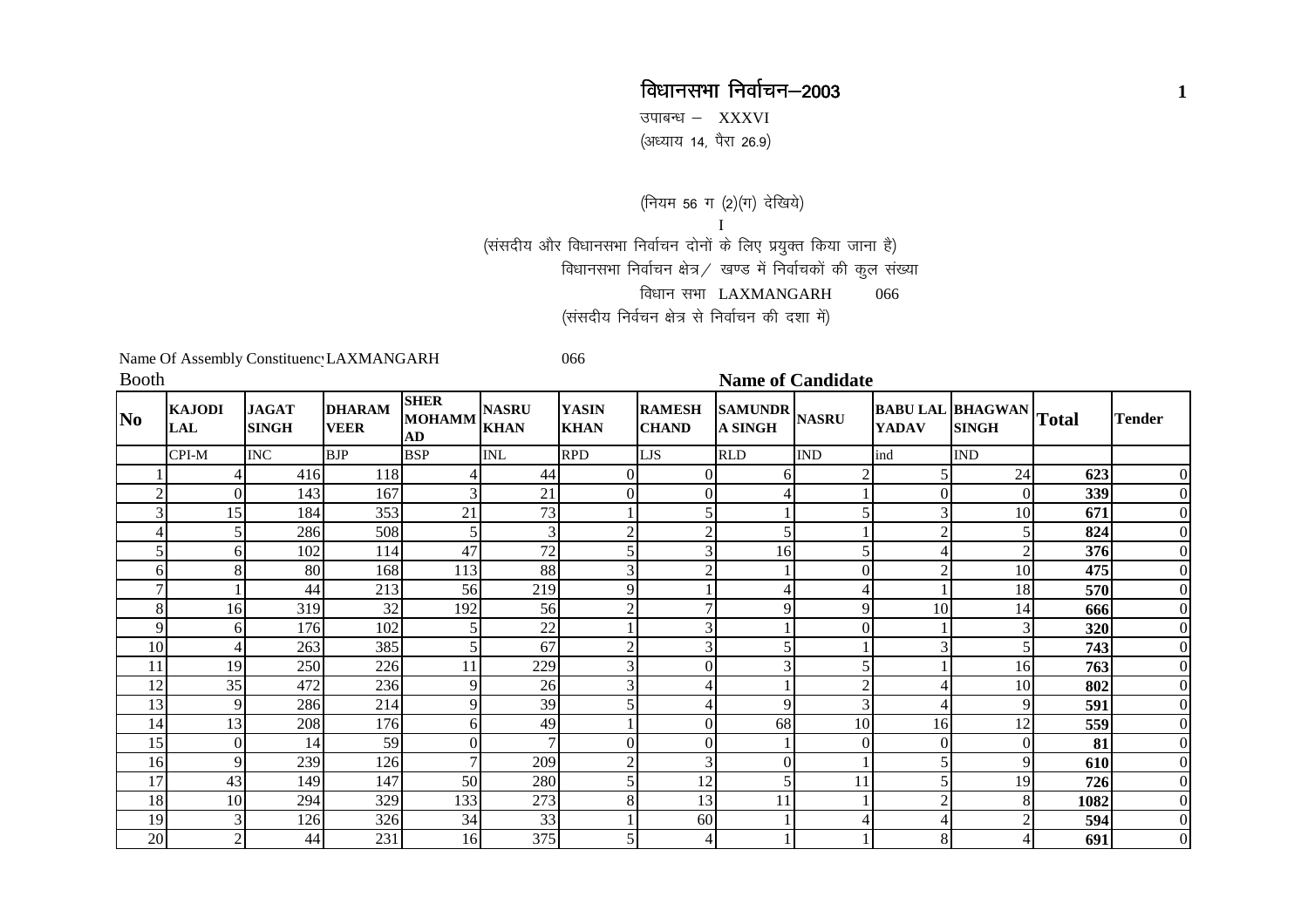| N <sub>0</sub>  | <b>KAJODI</b><br><b>LAL</b> | <b>JAGAT</b><br><b>SINGH</b> | <b>DHARAM</b><br><b>VEER</b> | <b>SHER</b><br><b>MOHAMM</b><br>AD | <b>NASRU</b><br><b>KHAN</b> | <b>YASIN</b><br><b>KHAN</b> | <b>RAMESH</b><br><b>CHAND</b> | SAMUNDR NASRU<br><b>A SINGH</b> |                 | <b>YADAV</b>             | <b>BABU LAL BHAGWAN</b><br><b>SINGH</b> | <b>Total</b>     | <b>Tender</b>  |
|-----------------|-----------------------------|------------------------------|------------------------------|------------------------------------|-----------------------------|-----------------------------|-------------------------------|---------------------------------|-----------------|--------------------------|-----------------------------------------|------------------|----------------|
|                 | CPI-M                       | <b>INC</b>                   | <b>BJP</b>                   | <b>BSP</b>                         | <b>INL</b>                  | <b>RPD</b>                  | LJS                           | <b>RLD</b>                      | <b>IND</b>      | ind                      | <b>IND</b>                              |                  |                |
| 21              | 1                           | 28                           | 15                           | $\overline{82}$                    | 512                         | 5                           | 7                             | $\overline{4}$                  | $\overline{0}$  | $\boldsymbol{0}$         | $\overline{2}$                          | 656              |                |
| $\overline{22}$ | 14                          | 179                          | $\overline{255}$             | 4                                  | $\overline{223}$            |                             | 3                             | 3                               | $\overline{2}$  | 9                        | $\overline{22}$                         | 721              |                |
| 23              | $\mathfrak{Z}$              | 214                          | 256                          | 6                                  | 118                         | $\overline{2}$              | $\boldsymbol{0}$              | $\overline{4}$                  | 3               | 6                        | 5                                       | 617              |                |
| 24              | $\mathbf{1}$                | 12                           | 72                           | 20                                 | 525                         | $\overline{4}$              |                               | 10                              |                 | $\overline{3}$           | 5                                       | 654              |                |
| 25              | $\mathbf{1}$                | 40                           | 80                           | 57                                 | 349                         |                             | $\mathbf{0}$                  | $\overline{0}$                  | $\overline{2}$  | $\overline{0}$           |                                         | 531              | $\theta$       |
| 26              | 10                          | 85                           | 121                          | 9                                  | 299                         | 6                           | $\overline{4}$                | $\mathbf{0}$                    | $\mathbf{1}$    | $\overline{4}$           | 3                                       | 542              | $\theta$       |
| 27              | $\overline{4}$              | 115                          | 74                           | 3                                  | 215                         |                             | $\overline{4}$                | $\overline{A}$                  |                 | $\mathbf{0}$             | 5                                       | 426              | 3              |
| 28              | 6                           | 111                          | $\overline{95}$              | 4                                  | 337                         | $\Omega$                    | $\mathbf{0}$                  | $\overline{c}$                  |                 | 3                        | 14                                      | $\overline{573}$ | $\Omega$       |
| 29              | 9                           | 306                          | 324                          | 10                                 | 195                         | 8                           | 6                             | $\overline{4}$                  | 8               | $\overline{7}$           | 15                                      | 892              | $\Omega$       |
| 30              | 10                          | 171                          | 242                          | 6                                  | 61                          |                             | $\overline{2}$                | 14                              | 6               | 8                        | 8                                       | 529              | 0              |
| 31              | 27                          | 222                          | 209                          | 6                                  | 35                          | $\overline{2}$              | 75                            | 14                              | 12              | 10                       | 16                                      | 628              |                |
| 32              | 6                           | 450                          | 174                          | 10                                 | 214                         | $\mathbf{0}$                | $\mathbf{1}$                  | 9                               |                 | $\overline{7}$           | 13                                      | 885              | $\Omega$       |
| $\overline{33}$ | 192                         | 205                          | 131                          | 8                                  | 96                          |                             | $\overline{2}$                | 3                               | $\overline{4}$  | $\overline{7}$           | 14                                      | $\overline{663}$ | $\Omega$       |
| 34              | 20                          | 378                          | 196                          | 56                                 | 37                          | 3                           | 6                             | $\overline{7}$                  | 6               | 5                        | 21                                      | 735              |                |
| 35              | $\boldsymbol{7}$            | 128                          | 197                          | $\overline{Q}$                     | 272                         | 5                           | 14                            | 8                               | 5               | 3                        | 24                                      | 672              | $\Omega$       |
| 36              | $\tau$                      | 38                           | 287                          | 39                                 | 182                         | $\overline{2}$              | $\overline{4}$                | $\mathbf{0}$                    | 4               | $\overline{2}$           | $\overline{A}$                          | 569              | $\Omega$       |
| $\overline{37}$ | $\overline{10}$             | $\overline{222}$             | 81                           | $8\phantom{.}$                     | 10                          |                             | 147                           | $\overline{122}$                | $\overline{12}$ | 6                        | $\overline{20}$                         | $\overline{639}$ | $\theta$       |
| 38              | $\,8\,$                     | 98                           | 142                          | 27                                 | 157                         |                             | 48                            | 130                             | $\overline{4}$  | 4                        | $\boldsymbol{7}$                        | 626              | $\Omega$       |
| 39              | $\overline{7}$              | $\overline{343}$             | 171                          | 8                                  | 65                          | 8                           | $\overline{27}$               | 15                              | $\overline{4}$  | $\overline{\mathcal{L}}$ | $\overline{10}$                         | 662              | $\theta$       |
| $\overline{40}$ | 6                           | 111                          | 122                          | 21                                 | 331                         | 8                           | $\sqrt{5}$                    | $\mathbf{1}$                    | 3               | $\overline{0}$           | 9                                       | 617              |                |
| 41              | $\overline{4}$              | 107                          | 128                          | 14                                 | 172                         |                             | 5                             | $\boldsymbol{0}$                |                 | $\overline{2}$           | 3                                       | 437              | 0              |
| $\overline{42}$ | 47                          | 291                          | 78                           | 18                                 | 197                         | 3                           | $\overline{10}$               | $\mathbf{1}$                    | $\overline{c}$  | $\overline{11}$          | $\overline{19}$                         | 677              |                |
| 43              | 11                          | 460                          | 61                           | Δ                                  | 30                          | $\Omega$                    | 17                            | 186                             | $\overline{2}$  | $\overline{4}$           | 3                                       | 778              | $\Omega$       |
| 44              | $\overline{20}$             | $\overline{119}$             | $\overline{277}$             | 15                                 | $\overline{90}$             | 3                           | $\overline{275}$              | 48                              | 8               | $\overline{18}$          |                                         | 874              | $\Omega$       |
| 45              | $\mathbf{1}$                | 81                           | 394                          | $\boldsymbol{\vartriangle}$        | $\mathbf{1}$                | $\Omega$                    |                               | $\mathbf{0}$                    |                 | $\boldsymbol{0}$         | $\Omega$                                | 483              |                |
| 46              | 15                          | 288                          | 155                          | 203                                | $\overline{33}$             | 6                           | 9                             | 24                              | 11              | $\overline{7}$           | $\overline{20}$                         | 771              | $\theta$       |
| 47              | $\overline{12}$             | 113                          | 189                          | 39                                 | $\overline{25}$             | $\overline{2}$              | $\overline{11}$               | $\mathbf{1}$                    | $\mathbf{1}$    | $\overline{3}$           | $\overline{2}$                          | 398              | $\theta$       |
| 48              | 5                           | 382                          | 71                           |                                    | 233                         | 3                           | 24                            | 13                              | $\overline{2}$  | 1                        | 3                                       | $\overline{741}$ |                |
| 49              | $\sqrt{6}$                  | 103                          | 258                          | $\boldsymbol{\vartriangle}$        | 105                         | $\overline{4}$              | 43                            | 9                               | $\overline{4}$  | $\overline{4}$           | 9                                       | $\overline{549}$ |                |
| 50              | $\sqrt{2}$                  | 255                          | 46                           | 20                                 | 252                         | 3                           | $\overline{5}$                | 332                             | $\overline{0}$  | $\overline{c}$           |                                         | 918              |                |
| $\overline{51}$ | 15                          | 318                          | 250                          | 3                                  | 160                         | 5                           | 5                             | 155                             | $\overline{c}$  | $\boldsymbol{7}$         | $\overline{2}$                          | $\overline{922}$ | 0              |
| $\overline{52}$ | $\overline{18}$             | 402                          | 60                           | $\overline{53}$                    | 429                         | 5                           | 14                            | 6                               | $\overline{3}$  | 6                        | $\overline{15}$                         | 1011             |                |
| 53              | 10                          | 138                          | 73                           | 36                                 | 401                         | 3                           | 14                            | 11                              | 3               | $\overline{4}$           | 10                                      | 703              | $\Omega$       |
| 54              | 16                          | 105                          | 390                          | 15                                 | 260                         | 11                          | 127                           | 10                              | 15              | $\overline{7}$           | 30                                      | 986              | $\theta$       |
| $\overline{55}$ | 33                          | 290                          | 12                           | 22                                 | 613                         | 9                           | 15                            | 6                               | $\overline{c}$  | $\mathbf{1}$             | 21                                      | 1024             | $\Omega$       |
| 56              | 13                          | 104                          | 39                           | 45                                 | 477                         | 11                          | 13                            | $\overline{c}$                  | $\overline{2}$  | 3                        | 15                                      | 724              | $\overline{0}$ |
| 57              | 3                           | 140                          | 187                          | 24                                 | 207                         | $\overline{2}$              | $\overline{7}$                | $\mathbf{1}$                    | $\overline{2}$  | $\mathbf{0}$             | 8                                       | 581              | $\theta$       |
| 58              | 127                         | 243                          | 31                           | $\overline{2}$                     | 15                          | $\Omega$                    | $\overline{2}$                | $\mathbf{0}$                    | $\overline{0}$  |                          | $\overline{2}$                          | 423              | $\mathbf{0}$   |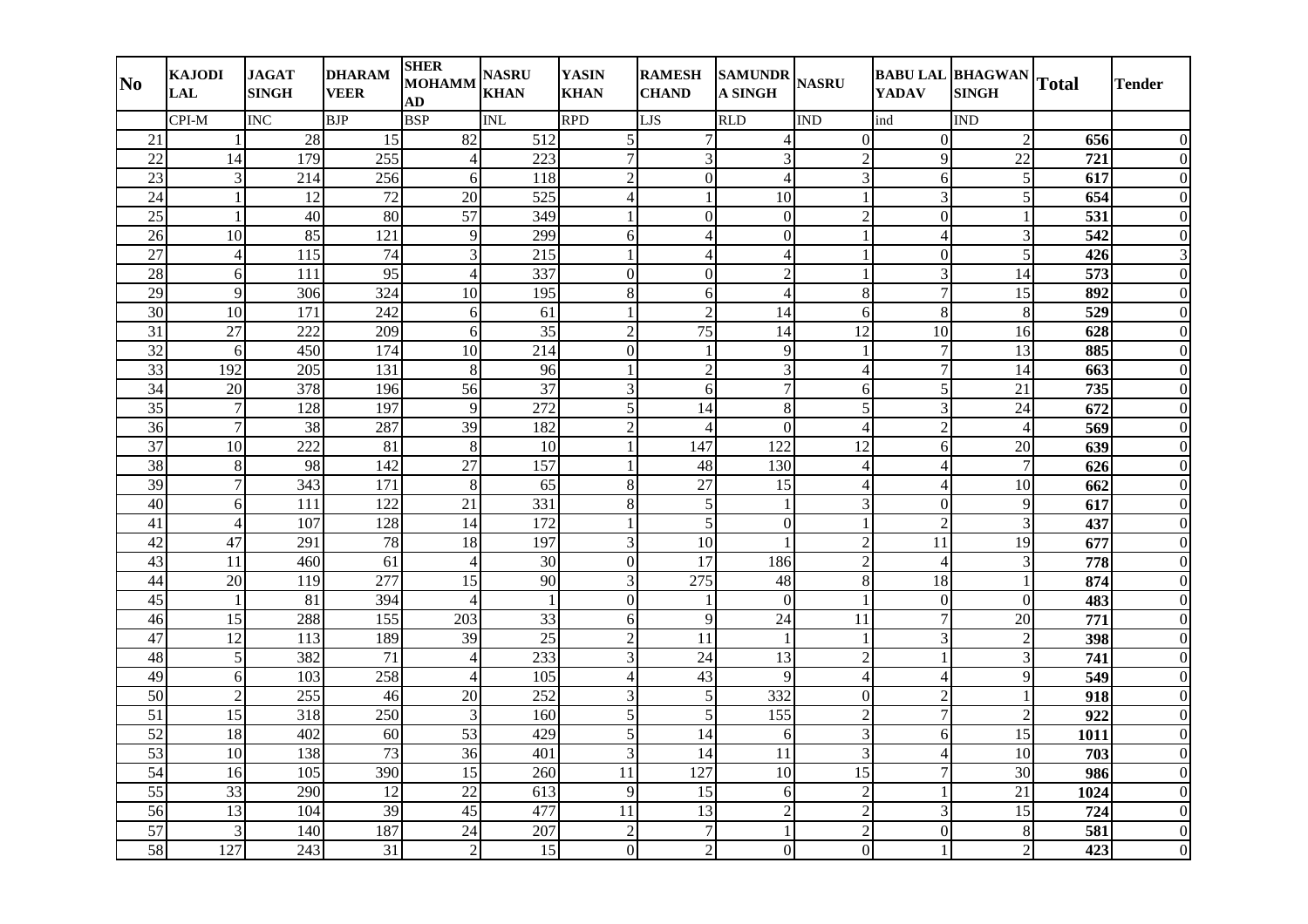| N <sub>0</sub>  | <b>KAJODI</b><br><b>LAL</b> | <b>JAGAT</b><br><b>SINGH</b> | <b>DHARAM</b><br><b>VEER</b> | <b>SHER</b><br><b>MOHAMM</b><br>AD | <b>NASRU</b><br><b>KHAN</b> | <b>YASIN</b><br><b>KHAN</b> | <b>RAMESH</b><br><b>CHAND</b> | SAMUNDR NASRU<br><b>A SINGH</b> |                         | <b>YADAV</b>             | <b>BABU LAL BHAGWAN</b><br><b>SINGH</b> | <b>Total</b>     | <b>Tender</b>  |
|-----------------|-----------------------------|------------------------------|------------------------------|------------------------------------|-----------------------------|-----------------------------|-------------------------------|---------------------------------|-------------------------|--------------------------|-----------------------------------------|------------------|----------------|
|                 | CPI-M                       | <b>INC</b>                   | <b>BJP</b>                   | <b>BSP</b>                         | <b>INL</b>                  | <b>RPD</b>                  | LJS                           | <b>RLD</b>                      | <b>IND</b>              | ind                      | <b>IND</b>                              |                  |                |
| 59              | $\,8\,$                     | 294                          | 279                          | $\overline{2}$                     | 164                         | $\boldsymbol{0}$            | 7                             | 25                              |                         | 1                        |                                         | 782              |                |
| 60              | 18                          | 196                          | $\overline{15}$              | 3                                  | 11                          | $\overline{\mathcal{L}}$    | 433                           | 9                               | 15                      | 3                        | $\overline{25}$                         | 732              | $\Omega$       |
| 61              | $\overline{7}$              | 246                          | 412                          | 2                                  | 144                         |                             | $\overline{2}$                | 42                              | 4                       | $\overline{4}$           | 3                                       | 867              |                |
| 62              | $\,8\,$                     | 148                          | 299                          | 10                                 | 316                         | $\overline{0}$              | 6                             | 28                              | $\overline{7}$          | 6                        | $\overline{22}$                         | 850              |                |
| 63              | $\mathbf{1}$                | 75                           | 145                          | 35                                 | 350                         | $\overline{4}$              | 84                            | $\sqrt{5}$                      | 3                       | $\overline{2}$           | 14                                      | 718              | $\theta$       |
| 64              | 11                          | 121                          | 181                          | $\overline{7}$                     | 199                         | 3                           | 109                           | $\overline{c}$                  | 8                       | 3                        | 24                                      | 668              | $\theta$       |
| 65              | $\overline{2}$              | 136                          | 377                          | 6                                  | 19                          |                             |                               | $\overline{2}$                  | 8                       | $\overline{2}$           | $\overline{7}$                          | 561              | $\theta$       |
| 66              | $\sqrt{6}$                  | 139                          | 374                          | 18                                 | 30                          |                             | 112                           | $\sqrt{6}$                      | $\overline{7}$          | 5                        | 5                                       | 703              | $\Omega$       |
| 67              | 3                           | 55                           | 276                          | 18                                 | 388                         | 3                           | $\overline{2}$                | 3                               | $\mathbf{1}$            | $\overline{0}$           | $\overline{0}$                          | 749              | $\Omega$       |
| 68              | $\boldsymbol{7}$            | 48                           | 455                          | 9                                  | 236                         | $\overline{2}$              | $\mathbf{0}$                  | $\overline{2}$                  | $\overline{0}$          | $\mathbf{1}$             | $\overline{4}$                          | 764              | $\Omega$       |
| 69              | 3                           | 133                          | 50                           | 31                                 | 362                         | 9                           | 9                             | $\mathbf{1}$                    | $\overline{0}$          | $\boldsymbol{0}$         | $\overline{2}$                          | 600              |                |
| $\overline{70}$ | 12                          | 181                          | 188                          | 6                                  | 244                         | 6                           | 70                            | $\overline{2}$                  | 5                       | 5                        | 18                                      | 737              | $\Omega$       |
| $\overline{71}$ | 6                           | 44                           | 341                          | $\overline{7}$                     | 124                         |                             | $\overline{2}$                | $\mathbf{1}$                    | $\mathbf{1}$            | $\mathbf{1}$             | 3                                       | $\overline{531}$ | $\Omega$       |
| 72              | 25                          | 259                          | 71                           | 6                                  | 86                          | 6                           | 40                            | 3                               | 9                       | 3                        | 10                                      | 518              | $\theta$       |
| 73              | $\ensuremath{\mathfrak{Z}}$ | 208                          | 147                          | 96                                 | 5                           | $\overline{2}$              | $\overline{2}$                | $\mathbf{1}$                    | $\overline{4}$          | $\overline{c}$           | $\,8\,$                                 | 478              | $\Omega$       |
| 74              | 5                           | 461                          | 164                          | 50                                 | $\overline{4}$              | $\Omega$                    | $\mathbf{0}$                  | 12                              | $\mathbf{1}$            | $\boldsymbol{0}$         | $\overline{0}$                          | 697              | $\theta$       |
| $\overline{75}$ | 9                           | 168                          | 132                          | 6                                  | 257                         | 17                          | 6                             | $\overline{32}$                 | $\overline{0}$          | 5                        | 26                                      | 658              |                |
| 76              | $\overline{31}$             | 496                          | 209                          | 10                                 | 127                         | 10                          | $\overline{7}$                | 37                              | $\overline{3}$          | 4                        | 16                                      | 950              | $\Omega$       |
| $\overline{77}$ | 11                          | 508                          | 130                          | 153                                | 109                         | $\overline{2}$              | 14                            | $\overline{27}$                 | $\overline{2}$          | $\overline{\mathcal{L}}$ | $\overline{18}$                         | 978              | $\theta$       |
| 78              | $\sqrt{2}$                  | 400                          | 20                           | $\overline{2}$                     | 16                          | $\Omega$                    | $\mathfrak{Z}$                | $\mathbf{1}$                    | $\overline{0}$          | $\mathbf{1}$             |                                         | 446              |                |
| 79              | $\overline{9}$              | 385                          | 193                          | 247                                | 34                          |                             | $\,8\,$                       | $\overline{58}$                 | 3                       | 1                        | 11                                      | 950              | 0              |
| $\overline{80}$ | $\mathfrak{Z}$              | 96                           | 176                          | 10                                 | $\overline{246}$            | $\Delta$                    | $\overline{20}$               | $\mathbf{1}$                    | $\overline{3}$          | $\overline{0}$           | $\overline{2}$                          | $\overline{561}$ | 0              |
| 81              | $\sqrt{2}$                  | 266                          | 211                          | 11                                 | 163                         | $\Delta$                    | 40                            | $\mathbf{1}$                    | $\overline{4}$          | 4                        | $\overline{2}$                          | 708              | $\Omega$       |
| $\overline{82}$ | 5                           | 186                          | $\overline{317}$             | $\overline{2}$                     | 101                         | $\overline{2}$              | $\overline{15}$               | $\mathbf{0}$                    | $\overline{2}$          | $\overline{c}$           | $\overline{2}$                          | $\overline{634}$ | $\Omega$       |
| 83              | $\mathfrak{Z}$              | 110                          | 309                          | 5                                  | 107                         |                             | $\overline{c}$                | $\mathbf{0}$                    | $\overline{2}$          | $\mathbf{1}$             | $\overline{\mathcal{A}}$                | 544              | 0              |
| 84              | $\mathfrak{Z}$              | 192                          | 294                          | $\overline{7}$                     | $\overline{50}$             | $\boldsymbol{0}$            | $\mathbf{1}$                  | $\boldsymbol{0}$                | $\overline{0}$          | $\boldsymbol{0}$         | 3                                       | 550              | $\theta$       |
| 85              | 6                           | 309                          | $\overline{75}$              | 3                                  | $\overline{44}$             | $\overline{2}$              | 46                            | 6                               | $\overline{0}$          | 5                        | $\overline{15}$                         | $\overline{511}$ | $\theta$       |
| 86              | 5                           | 428                          | 84                           | 6                                  | 38                          |                             | $\overline{4}$                | $\overline{\mathcal{A}}$        | $\mathbf{0}$            | 3                        | 5                                       | 578              |                |
| 87              | 34                          | 283                          | 148                          | 99                                 | 34                          | $\overline{4}$              | 14                            | 140                             | $\overline{c}$          | $\overline{12}$          | $\overline{7}$                          | 777              |                |
| 88              | $\overline{12}$             | 329                          | 150                          | 46                                 | $\overline{56}$             | $\overline{2}$              | $\mathfrak{Z}$                | $\overline{30}$                 | $\overline{5}$          | $\overline{7}$           | $\overline{13}$                         | $\overline{653}$ |                |
| 89              | 15                          | 164                          | $\overline{265}$             | 94                                 | 78                          | 5                           | $\overline{13}$               | $\overline{42}$                 | 3                       | $\overline{4}$           | $\overline{12}$                         | 695              | $\theta$       |
| 90              | 9                           | $\overline{272}$             | 190                          | 10                                 | $\overline{56}$             |                             | $\mathbf{0}$                  | $\overline{27}$                 | $\overline{3}$          | 12                       | $\overline{13}$                         | $\overline{593}$ |                |
| 91              | $\overline{42}$             | 564                          | 184                          | $\overline{27}$                    | $\overline{25}$             | 3                           | 110                           | 34                              | $\overline{7}$          | $\overline{13}$          | $\overline{13}$                         | 1022             | $\Omega$       |
| 92              | $\overline{7}$              | 164                          | 245                          | 8                                  | 87                          | $\overline{2}$              | 88                            | 6                               | $\overline{c}$          | 10                       | $\overline{2}$                          | 621              | $\theta$       |
| 93              | 13                          | 175                          | 221                          | 78                                 | 24                          |                             | 14                            | $\overline{7}$                  | $\mathbf{1}$            | $\overline{2}$           | 6                                       | 542              | $\Omega$       |
| 94              | $\mathfrak{Z}$              | 48                           | 195                          | 63                                 | 140                         |                             | 35                            | $\overline{c}$                  | $\overline{c}$          | $\overline{0}$           | $\overline{4}$                          | 493              | $\overline{0}$ |
| 95              | 3                           | 92                           | 168                          | 76                                 | 393                         | 12                          | 11                            | 3                               | $\overline{2}$          | 3                        | 10                                      | 773              | $\theta$       |
| 96              | $\sqrt{2}$                  | 24                           | 176                          | 3                                  | 126                         | $\overline{7}$              | 59                            | 5                               | $\overline{\mathbf{4}}$ | 1                        | $\overline{4}$                          | 411              | $\mathbf{0}$   |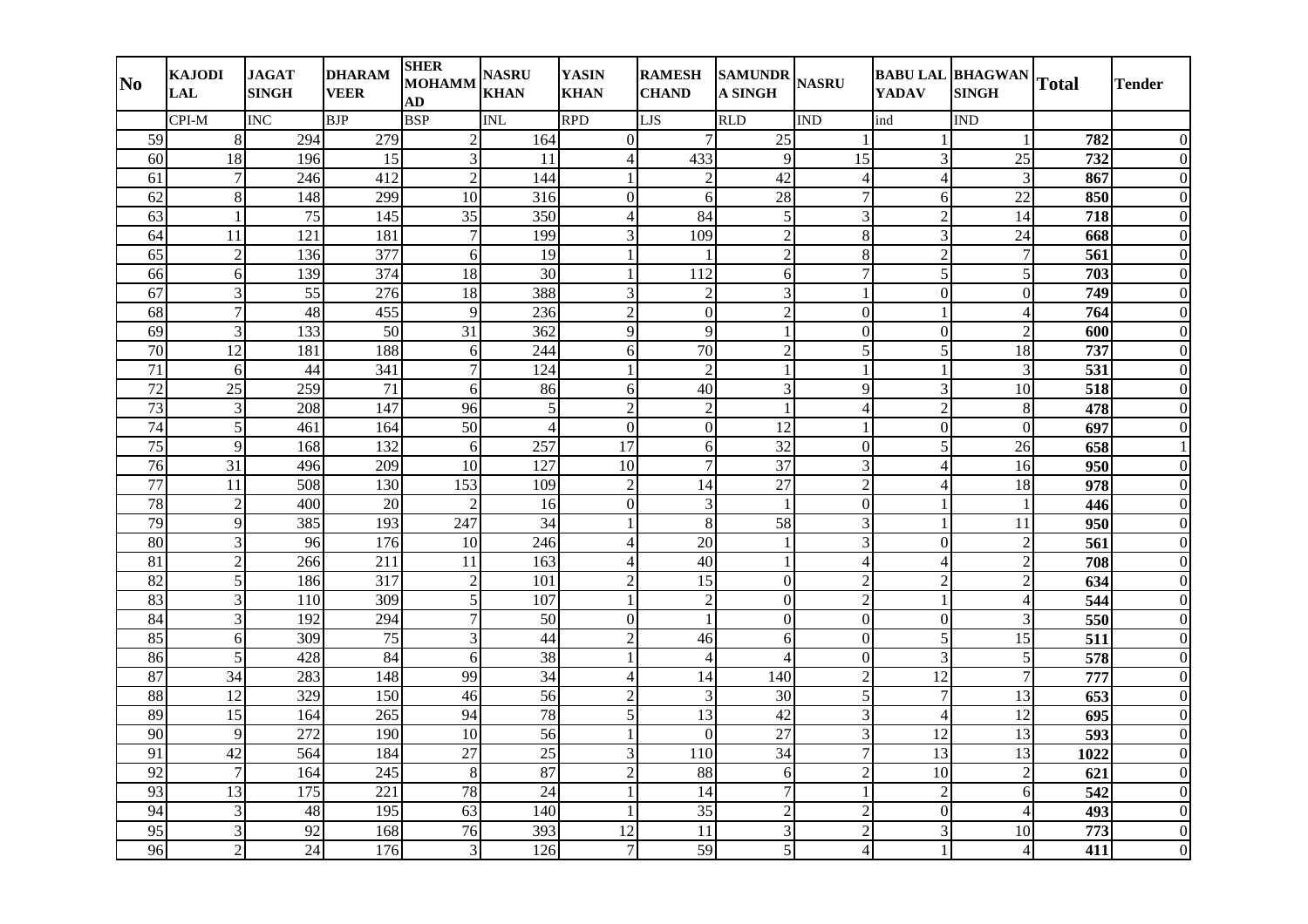| N <sub>0</sub>   | <b>KAJODI</b><br><b>LAL</b> | <b>JAGAT</b><br><b>SINGH</b> | <b>DHARAM</b><br><b>VEER</b> | <b>SHER</b><br><b>MOHAMM</b><br>AD | <b>NASRU</b><br><b>KHAN</b> | <b>YASIN</b><br><b>KHAN</b> | <b>RAMESH</b><br><b>CHAND</b> | <b>SAMUNDR</b><br><b>A SINGH</b> | <b>NASRU</b>   | <b>YADAV</b>     | <b>BABU LAL BHAGWAN</b><br><b>SINGH</b> | <b>Total</b>     | <b>Tender</b>  |
|------------------|-----------------------------|------------------------------|------------------------------|------------------------------------|-----------------------------|-----------------------------|-------------------------------|----------------------------------|----------------|------------------|-----------------------------------------|------------------|----------------|
|                  | CPI-M                       | <b>INC</b>                   | <b>BJP</b>                   | <b>BSP</b>                         | <b>INL</b>                  | <b>RPD</b>                  | <b>LJS</b>                    | <b>RLD</b>                       | IND            | ind              | <b>IND</b>                              |                  |                |
| 97               | 6                           | 251                          | 276                          | 30                                 | 25                          |                             | 36                            | 263                              | 10             | 6                | 8                                       | 912              |                |
| 98               | 5                           | 165                          | 177                          | 11                                 | 23                          | 5                           | 118                           | 110                              | 8              | 5                | 17                                      | 644              | 0              |
| 99               | $\overline{10}$             | 199                          | 78                           | 5                                  | 16                          | 5                           | 305                           | $\overline{41}$                  | 9              | $\overline{7}$   | $\overline{12}$                         | 687              | $\Omega$       |
| 100              | 10                          | 155                          | 47                           | $\overline{4}$                     | 59                          | Δ                           | 283                           | 16                               | 10             | 8                | 31                                      | 627              |                |
| 101              | 11                          | 497                          | 133                          | 68                                 | 48                          | $\overline{4}$              | $\mathbf{0}$                  | 3                                | $\mathbf{0}$   | $\mathbf{1}$     | $\overline{4}$                          | 769              | $\Omega$       |
| 102              | 8                           | 276                          | 122                          | 10                                 | 49                          |                             | 9                             | 15                               | $\overline{c}$ | $\overline{7}$   | 15                                      | 514              | $\Omega$       |
| 103              | 35                          | 145                          | 320                          | 244                                | 115                         | 5                           | $\overline{32}$               | 5                                | 5              | 3                | 6                                       | 915              | $\Omega$       |
| 104              | $\overline{c}$              | 31                           | 237                          | $\overline{3}$                     | 94                          | $\overline{0}$              | $\overline{0}$                | $\mathbf{1}$                     | $\mathbf{1}$   | $\overline{2}$   |                                         | $\overline{372}$ | $\theta$       |
| 105              | 5                           | 98                           | 659                          | 18                                 | 26                          |                             |                               | 13                               | 16             | 6                | $\overline{13}$                         | 856              | 0              |
| 106              | $\boldsymbol{7}$            | 114                          | 251                          | 18                                 | 14                          | 3                           | $\overline{2}$                | 3                                | $\overline{c}$ | 1                | $\overline{2}$                          | 417              | $\Omega$       |
| 107              | 3                           | 67                           | 175                          | 294                                | 202                         | 6                           | $\overline{4}$                | $\overline{4}$                   | 5              | 1                | 5                                       | 766              |                |
| 108              | 10                          | 65                           | 438                          | 27                                 | 192                         | $\mathcal{D}$               | $\overline{2}$                | 3                                | $\overline{2}$ | 1                | $\overline{\mathcal{A}}$                | 746              |                |
| 109              | 21                          | $\overline{70}$              | 171                          | 27                                 | 308                         | $\overline{2}$              | 3                             | $\overline{7}$                   | $\overline{0}$ | $\mathbf{1}$     | $\overline{2}$                          | 612              |                |
| 110              | $\overline{7}$              | 260                          | 312                          | 349                                | $\overline{51}$             | 34                          | 3                             | 8                                | $\overline{4}$ | $\mathbf{1}$     |                                         | 1030             | $\Omega$       |
| 111              | 12                          | 184                          | 276                          | 16                                 | 212                         | $\overline{7}$              | $\overline{2}$                | $\overline{4}$                   | $\overline{4}$ | 3                | 5                                       | 725              | $\Omega$       |
| 112              | 37                          | 319                          | 300                          | 9                                  | 111                         | Δ                           | $\Omega$                      | 15                               | $\Omega$       | $\overline{c}$   | $\Omega$                                | 797              | $\Omega$       |
| 113              | 26                          | 170                          | 91                           | 8                                  | 516                         | $\overline{\mathcal{A}}$    | $\mathfrak{Z}$                | $\overline{1}$                   | 1              | $\boldsymbol{0}$ | 3                                       | 823              | $\Omega$       |
| 114              | $\overline{10}$             | $\overline{173}$             | 294                          | 315                                | 85                          | $\Delta$                    | $\overline{4}$                | 39                               | $\overline{0}$ | $\mathbf{1}$     | 6                                       | 931              |                |
| $\overline{115}$ | $\overline{2}$              | 106                          | 426                          | 55                                 | 129                         | $\Omega$                    | $\overline{\mathbf{3}}$       | 6                                |                | $\mathbf{1}$     |                                         | 730              | $\Omega$       |
| 116              | $\overline{29}$             | 576                          | 76                           | 126                                | 36                          | 10                          | 3                             | 230                              | $\mathbf{1}$   | 8                | 6                                       | 1101             |                |
| 117              | 20                          | 343                          | 162                          | 13                                 | 236                         | 3                           | 6                             | 43                               | 5              | $\overline{7}$   | 14                                      | 852              | $\Omega$       |
| 118              | $\mathbf{1}$                | 280                          | 430                          | $\mathbf{1}$                       | 71                          | $\Omega$                    | $\overline{2}$                | 41                               | $\overline{0}$ | $\overline{c}$   | $\overline{2}$                          | 830              |                |
| 119              | 58                          | 381                          | 204                          | 17                                 | $\overline{71}$             |                             | 11                            | 49                               | $\overline{2}$ | 5                | 5                                       | 804              | $\Omega$       |
| 120              | $\overline{12}$             | 537                          | 118                          | 66                                 | 103                         | $\overline{1}$              | $\overline{5}$                | 28                               | $\overline{7}$ | $\overline{11}$  | $\overline{14}$                         | $\overline{902}$ | 0              |
| 121              | 11                          | 240                          | 229                          | 10                                 | 334                         | 7                           | 3                             | 66                               | 5              | 3                | 5                                       | 913              | $\Omega$       |
| 122              | $\boldsymbol{0}$            | 169                          | 267                          | $\overline{2}$                     | 49                          |                             | $\mathbf{0}$                  | 90                               | $\overline{0}$ | $\overline{0}$   |                                         | 579              | $\theta$       |
| $\overline{123}$ | 8                           | 164                          | $\overline{272}$             | 6                                  | 84                          | 3                           | $\overline{2}$                | 184                              | $\overline{3}$ | 5                | 16                                      | $\overline{747}$ | $\theta$       |
| 124              | $\overline{4}$              | 216                          | 111                          | 10                                 | 121                         | 3                           | $\overline{2}$                | 45                               |                | $\overline{7}$   | 3                                       | $\overline{523}$ |                |
| 125              | 13                          | 94                           | $\overline{7}$               | $\overline{52}$                    | 407                         | 3                           | $\overline{4}$                | 21                               |                | 1                | $\Delta$                                | 607              |                |
| 126              | 10                          | 246                          | 340                          | 98                                 | 140                         | $\overline{2}$              | $\mathbf{0}$                  | 226                              | $\Omega$       | $\mathbf{1}$     |                                         | 1064             |                |
| $\overline{127}$ | 3                           | 28                           | 139                          | $\tau$                             | 460                         | 3                           | $\overline{4}$                | -1                               | 6              | 3                | 9                                       | 663              | 0              |
| 128              | $\overline{15}$             | $\overline{69}$              | $\frac{196}{ }$              | $\overline{35}$                    | $\overline{170}$            | $\overline{27}$             | $\mathbf{1}$                  | $\boldsymbol{0}$                 | $\mathbf{0}$   | $\mathbf{1}$     | 3                                       | $\overline{517}$ |                |
| 129              | $\overline{10}$             | 84                           | 49                           | $\overline{55}$                    | 626                         | $\overline{10}$             | 10                            | $\overline{13}$                  | $\overline{0}$ | $\mathbf{1}$     | $\overline{7}$                          | 865              | $\theta$       |
| 130              | 1                           | 181                          | 95                           | 60                                 | 227                         | 3                           | $\mathbf{1}$                  | 47                               | $\overline{0}$ | $\mathbf{1}$     | $\overline{0}$                          | 616              | $\theta$       |
| 131              | 3                           | 20                           | 9                            | $\tau$                             | 440                         | $\overline{7}$              | $\mathbf{1}$                  | $\overline{58}$                  | 3              | 3                | 3                                       | 554              | $\Omega$       |
| 132              | 11                          | 284                          | 104                          | 8                                  | 88                          |                             | $\overline{4}$                | $\overline{c}$                   | 3              | 3                | 6                                       | 514              | $\overline{0}$ |
| 133              | 3                           | 171                          | 180                          | $\overline{Q}$                     | 245                         | $\mathfrak{D}$              | $\mathbf{0}$                  | $\overline{2}$                   | $\overline{2}$ | $\overline{4}$   |                                         | 625              | $\Omega$       |
| 134              | 10                          | 285                          | 371                          | 8                                  | 102                         | $\overline{7}$              | $\overline{2}$                | 16                               | 5              | 3                | 19                                      | 828              | $\mathbf{0}$   |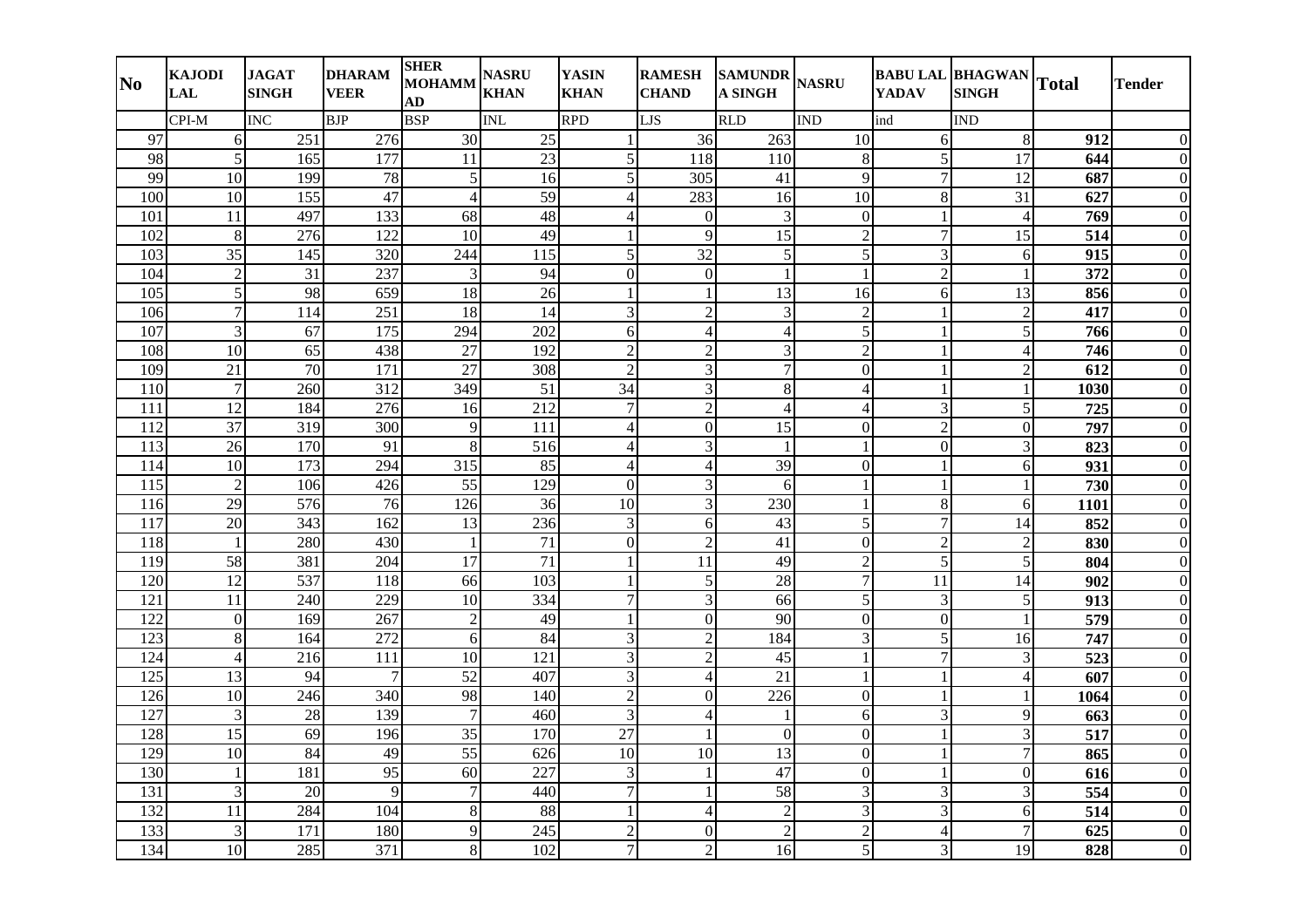| $\bf No$ | <b>KAJODI</b><br><b>LAL</b> | <b>JAGAT</b><br><b>SINGH</b> | <b>DHARAM</b><br><b>VEER</b> | <b>SHER</b><br><b>MOHAMM</b><br>AD | <b>NASRU</b><br><b>KHAN</b> | <b>YASIN</b><br><b>KHAN</b> | <b>RAMESH</b><br><b>CHAND</b> | SAMUNDR NASRU<br><b>A SINGH</b> |                  | <b>YADAV</b>     | <b>BABU LAL BHAGWAN</b><br><b>SINGH</b> | <b>Total</b>     | <b>Tender</b>    |
|----------|-----------------------------|------------------------------|------------------------------|------------------------------------|-----------------------------|-----------------------------|-------------------------------|---------------------------------|------------------|------------------|-----------------------------------------|------------------|------------------|
|          | CPI-M                       | INC                          | <b>BJP</b>                   | <b>BSP</b>                         | <b>INL</b>                  | <b>RPD</b>                  | LJS                           | <b>RLD</b>                      | <b>IND</b>       | ind              | IND                                     |                  |                  |
| 135      | 17                          | 275                          | 311                          | 3                                  | 64                          | 3                           | $\overline{0}$                | $\tau$                          | $\overline{2}$   | $\Omega$         | $\overline{2}$                          | 684              | $\Omega$         |
| 136      | 14                          | 286                          | 177                          | $\overline{2}$                     | $\overline{70}$             |                             | $\boldsymbol{0}$              | 8                               | $\overline{2}$   | 6                | 6                                       | $\overline{572}$ | $\theta$         |
| 137      | 10                          | 436                          | 95                           | 21                                 | 90                          | $\overline{2}$              | $\overline{2}$                | $\boldsymbol{0}$                | $\boldsymbol{0}$ | $\overline{2}$   | $\overline{2}$                          | 660              | $\Omega$         |
| 138      | 9                           | 160                          | 279                          | $\overline{72}$                    | $\overline{12}$             | $\mathbf{0}$                | $\overline{2}$                | 8                               | $\overline{0}$   | $\mathbf{1}$     | 3                                       | 546              | $\Omega$         |
| 139      | $\overline{0}$              | 109                          | 183                          | 84                                 | 118                         | $\overline{1}$              | $\overline{2}$                | $\mathbf{0}$                    | $\overline{0}$   | $\mathbf{0}$     | $\overline{2}$                          | 499              | $\overline{0}$   |
| 140      | 17                          | 281                          | 66                           | 10                                 | 311                         | 12                          | 10                            | $\boldsymbol{0}$                | $\mathbf{1}$     | 3                | 21                                      | 732              | $\overline{0}$   |
| 141      | 3                           | 355                          | 97                           | 18                                 | 278                         | 3                           | $\mathbf{0}$                  | $\overline{2}$                  | $\overline{0}$   | $\boldsymbol{0}$ | $\overline{\mathcal{A}}$                | 760              | $\overline{0}$   |
| 142      | 9                           | 108                          | $\overline{38}$              | 38                                 | 671                         | $\overline{A}$              | 6                             | $\overline{15}$                 | $\overline{c}$   | $\overline{c}$   | 15                                      | 908              | $\Omega$         |
| 143      | 12                          | 234                          | 177                          | 5                                  | 165                         |                             | $\overline{2}$                | $\overline{c}$                  | 3                | $\overline{2}$   | 12                                      | 615              | $\theta$         |
| 144      | 6                           | 132                          | 393                          | $\mathfrak{D}$                     | 19                          | $\Omega$                    |                               | $\mathbf{0}$                    | 3                | $\overline{0}$   | $\mathfrak{Z}$                          | 559              | $\Omega$         |
| 145      | 3                           | 219                          | 158                          | 24                                 | 385                         |                             | $\boldsymbol{0}$              | $\mathbf{0}$                    | $\mathbf{0}$     | $\overline{c}$   |                                         | 793              | $\Omega$         |
| 146      | 8                           | 172                          | 128                          | 25                                 | 297                         | 15                          | $\overline{4}$                | $\mathbf{1}$                    | 3                | 3                | 3                                       | 659              | $\theta$         |
| 147      | $\mathbf{1}$                | 337                          | $\overline{10}$              | 111                                | 87                          | 5                           | 234                           | 11                              | $6 \overline{6}$ | $\overline{4}$   | 9                                       | 815              | $\theta$         |
| 148      | 25                          | 259                          | 135                          | 83                                 | 165                         | 8                           | 15                            | $\overline{c}$                  |                  | 6                | 12                                      | 711              | $\overline{0}$   |
| 149      | 5                           | 334                          | 227                          | 10                                 | 175                         | $\Omega$                    |                               | $\boldsymbol{0}$                | $\overline{4}$   | $\overline{12}$  | $\overline{\mathcal{L}}$                | 770              | $\Omega$         |
| 150      | 20                          | 343                          | 127                          | 88                                 | 201                         | 6                           | 13                            | 5                               | 6                | $\overline{7}$   | 14                                      | 830              | $\overline{0}$   |
| 151      | 6                           | 668                          | 183                          | 65                                 | 13                          |                             | 3                             | $\overline{2}$                  | $\overline{0}$   | $\boldsymbol{0}$ |                                         | $\overline{942}$ | $\overline{0}$   |
| 152      | 9                           | 773                          | 174                          | 14                                 | 32                          |                             | 5                             | 6                               | 6                | 3                | 8                                       | 1031             | $\Omega$         |
| 153      | $\overline{14}$             | 290                          | $\overline{74}$              | 6                                  | 390                         | $\overline{4}$              | $\overline{5}$                | 8                               | $\overline{2}$   | 8                | $\overline{15}$                         | 816              | $\overline{0}$   |
| 154      | $\overline{2}$              | 524                          | $\overline{122}$             | 65                                 | 212                         | $\overline{2}$              | 3                             | $\overline{c}$                  | $\mathbf{1}$     | 3                | $\overline{2}$                          | 938              | $\Omega$         |
| 155      | 14                          | 155                          | 30                           | 12                                 | 240                         | 7                           |                               | 5                               | $\overline{2}$   | 10               | 14                                      | 490              | $\theta$         |
| 156      | 3                           | $\overline{22}$              | $\frac{106}{2}$              | 8                                  | 167                         |                             |                               | 5                               | $\overline{4}$   | $\boldsymbol{0}$ | $\overline{2}$                          | 325              | $\theta$         |
| 157      | 3                           | 326                          | 252                          | 5                                  | 209                         | 3                           | $\overline{2}$                | 129                             | $\overline{2}$   | 5                | $\overline{2}$                          | 938              | $\Omega$         |
| 158      | 9                           | 58                           | 74                           | 34                                 | 302                         | $\overline{\mathcal{L}}$    | 3                             | $\sqrt{5}$                      | $\mathbf{1}$     | $\overline{2}$   | $\overline{A}$                          | 496              | $\overline{0}$   |
| 159      | 5                           | 499                          | $\overline{327}$             | 100                                | $\overline{32}$             | 6                           | $\overline{3}$                | 87                              | $\overline{4}$   | 4                | $\mathbf{0}$                            | 1067             | $\Omega$         |
| 160      | $\overline{12}$             | 157                          | 304                          | 15                                 | 48                          | 3                           | $\overline{5}$                | $\overline{56}$                 | $\overline{2}$   | $\mathbf{1}$     | 3                                       | 606              | $\mathbf{0}$     |
| 161      | 8                           | 405                          | 151                          | 8                                  | 168                         | $\overline{4}$              | $\overline{4}$                | $\overline{15}$                 | $\overline{3}$   | 5                | $\overline{12}$                         | 783              | $\overline{0}$   |
| 162      | 8                           | 180                          | 110                          | 74                                 | 108                         | 7                           | 8                             | 141                             | 7                | 7                | 14                                      | 664              | $\Omega$         |
| 163      | 5                           | 140                          | 107                          | 12                                 | 8                           | $\overline{2}$              |                               | 63                              | $\overline{c}$   | $\overline{c}$   | $\overline{2}$                          | 344              | $\Omega$         |
| 164      | 6                           | 247                          | 69                           | 3                                  | $\overline{2}$              |                             |                               | 440                             | $\mathbf{1}$     | $\mathbf{1}$     |                                         | 772              | $\Omega$         |
| 165      | $\overline{4}$              | 218                          | 89                           | $6 \overline{6}$                   | 83                          |                             | $\boldsymbol{0}$              | 6                               | $\boldsymbol{0}$ | $\overline{2}$   | $\overline{2}$                          | 411              | $\theta$         |
| 166      | 3                           | 198                          | $\overline{4}$               | $\overline{2}$                     | 3                           | $\Omega$                    | 6                             | 661                             | $\overline{7}$   | $\overline{4}$   | $\overline{4}$                          | 892              | $\theta$         |
| 167      | $\overline{2}$              | 143                          | $8\,$                        | $\overline{4}$                     | $\overline{20}$             | $\overline{2}$              | $\overline{2}$                | 327                             | $\boldsymbol{0}$ | 3                | 5                                       | $\overline{516}$ | $\overline{0}$   |
| 168      | 6                           | 125                          | 147                          | 57                                 | 319                         | 3                           | $\mathfrak{Z}$                | 117                             | 3                | $\mathbf{1}$     | $\mathbf{0}$                            | 781              | $\overline{0}$   |
| 169      | $\overline{2}$              | 146                          | 5                            | 13                                 | 387                         | 3                           | $\overline{7}$                | 20                              | $\mathbf{1}$     | 3                | 5                                       | 592              | $\Omega$         |
| 170      | 28                          | 208                          | 165                          | 38                                 | 272                         | 3                           |                               | 96                              | 3                | 9                | $\overline{7}$                          | 830              | $\overline{0}$   |
| 171      | $\mathbf{1}$                | 75                           | 114                          | 24                                 | 124                         | 3                           | $\overline{\mathcal{A}}$      | 58                              | $\overline{0}$   | $\mathbf{0}$     | Δ                                       | 407              | $\boldsymbol{0}$ |
| 172      | 10                          | 17                           | 340                          | 144                                | 233                         | $\overline{\mathcal{A}}$    | $\overline{2}$                | $\overline{4}$                  | 3                | 3                | 6                                       | 766              | $\boldsymbol{0}$ |